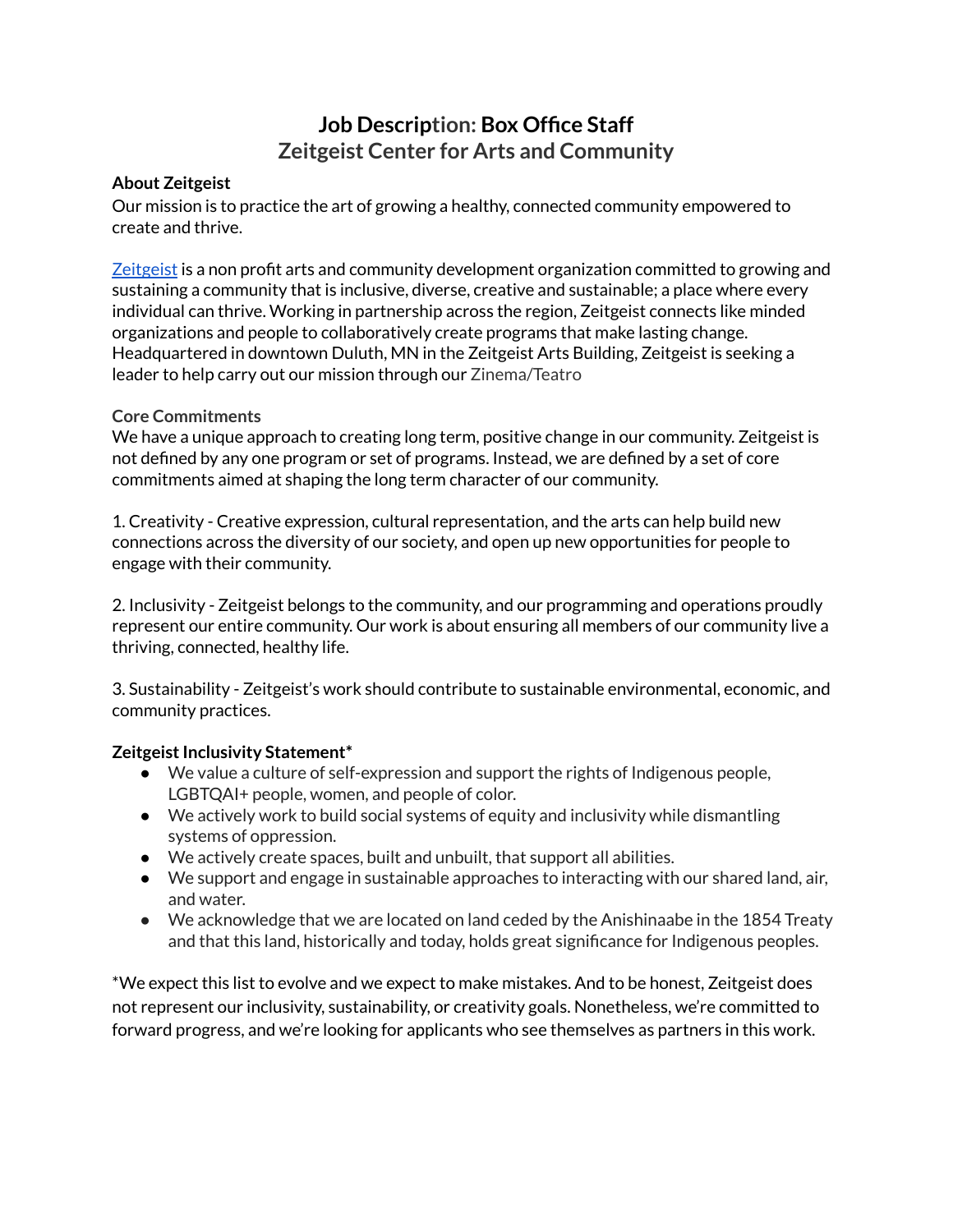**Job Purpose:** The Zeitgeist Zinema 2/Teatro box office staff maintains the daily box office operations.

### **Primary Duties & Responsibilities**

- Run concessions including ticket sales for programming
- Provide customers with movie and theater information
- Provide the utmost customer service ensuring a successful guest experience
- Stock daily inventory
- Update movie titles and showtimes
- Run basic tech for live performances
- Operate film projector
- Clean and maintain the areas of the theater including restrooms, lobby, and box office areas

### **The Ideal Candidate will be proficientin or capable of:**

- Ability to work with a flexible schedule
- Available to work days, nights and weekends, and all recognized holidays
- Ability to interact in a sensitive, professional and courteous manner
- Ability to work independently
- Ability to lift 30 pounds

### **Qualifications / Education / Experience:**

- Basic Math
- Basic Computer Knowledge
- Self-Motivation
- Cash Management
- Problem Solving
- Communications
- Customer Service

#### **Key Performance Indicators:**

- A high level of customer satisfaction
- A clean theater environment
- Accurate daily cash reconciliation

### **Job Status & Salary**

This position is a part time employee of Zeitgeist. The starting hourly rate for this position is \$12/hr. Box office employees earn 1 hour of paid time off for every 50 hours worked. Employment with Zeitgeist will be on an at-will basis, which means you and the company are free to terminate the employment relationship at any time for any reason. As an employee of Zeitgeist, you are eligible for discounts in all of the building's spaces. Zeitgeist is an equal opportunity employer.